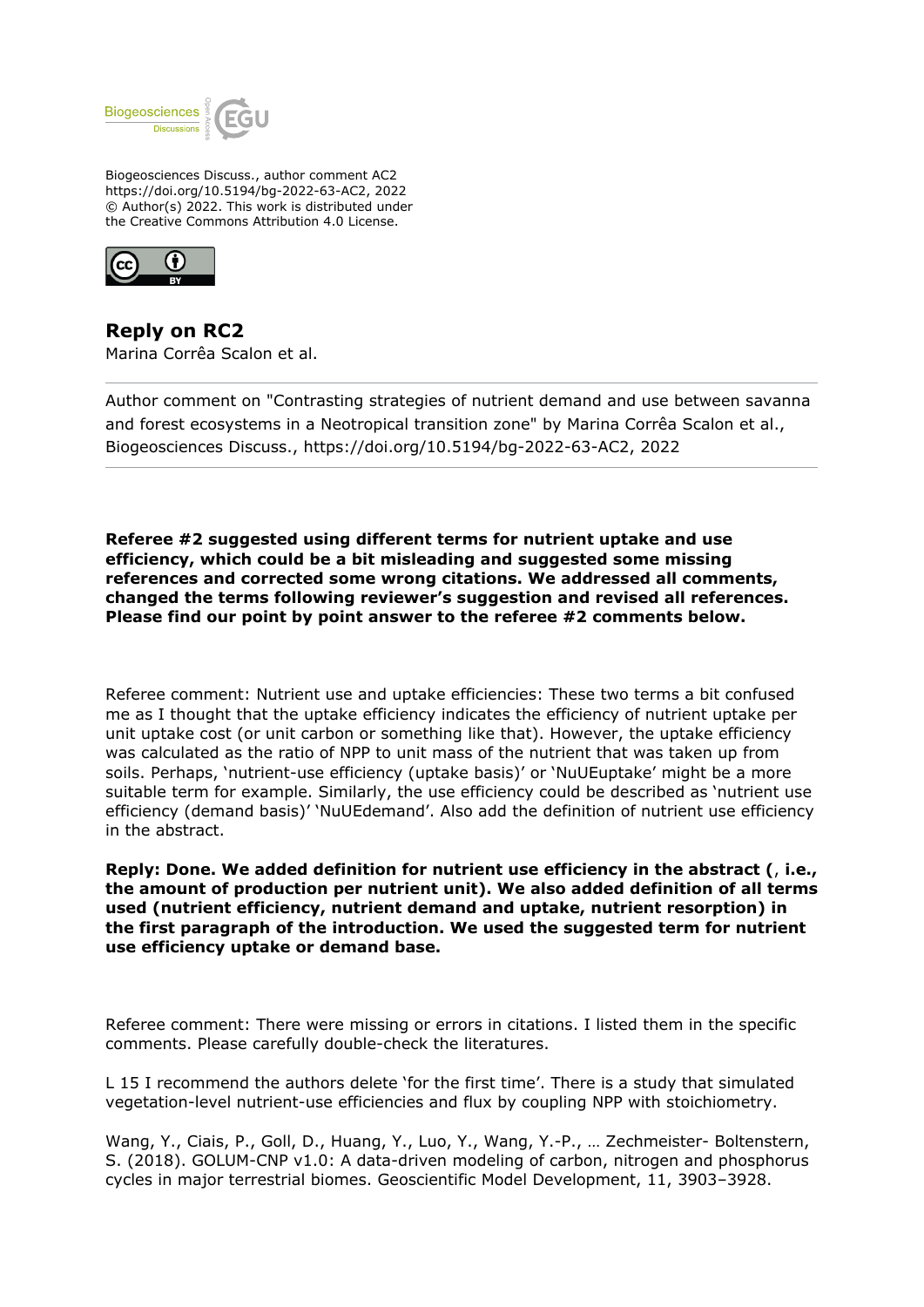https://doi. org/10.5194/gmd-11-3903-2018

Reply: Done.

Referee comment: L 24-26 I recommend the authors rewrite or delete this statement. I did not get how the authors evaluated the efficiencies of fine root and wood production. Did the authors calculate nutrient use efficiency in the production of fine roots or wood?

**Reply: We understand the confusion we may have caused using the term efficiency to describe nutrient allocation in relation to biomass production. We reworded here and throughout the text, avoiding using "efficiency", but clearly stating whether there was more or less nutrient allocated to a given biomass. It now reads: "***The proportional difference in nutrient allocation to the different biomass components suggesting cerrado species allocate less nutrient to a given fine root biomass, but more nutrient to a given wood biomass."*

Referee comment: L 27 how did the authors know the P and K limitation in the forests? I need the evidence that the forests are considered under P and K limitation. For example, P- or K-resorption efficiency was higher than global average, etc.

### **Reply: We meant cerradão species were more limited in P and K than cerrado species – sentence was reworded.** *"Our findings suggest that cerradão species are more limited in P and K than cerrado species, inducing a higher resorption to compensate for low uptake."*

Referee comment: L 28 I am not sure if this is a trade-off or not. I think that trees can increase N uptake and N-use efficiency simultaneously.

### **Reply: We agree. Sentence now reads:**

*"This difference in nutrient dynamics explains how similar soils and the same climate dominated by savanna vegetation can also support forest-like formations."*

Referee comment: L 29-30 I thought that this simply means that Ca and Mg were little resorbed before leaf fall.

# **Reply: We deleted this sentence from the abstract to avoid confusion. We were referring to a comparison between sites (cerrado vs. cerradão) but we understand it was misleading.**

Referee comment: L 30 'species composition' came out of nowhere. It would be good to clarify why species composition can be the major factor.

**Reply: We now added the information that the communities were composed by different species in the beginning of the abstract: "***Here, we describe different nutrient use and allocation strategies in Neotropical savanna (cerrado) and transitional forest (cerradão) tree communities composed by different species,*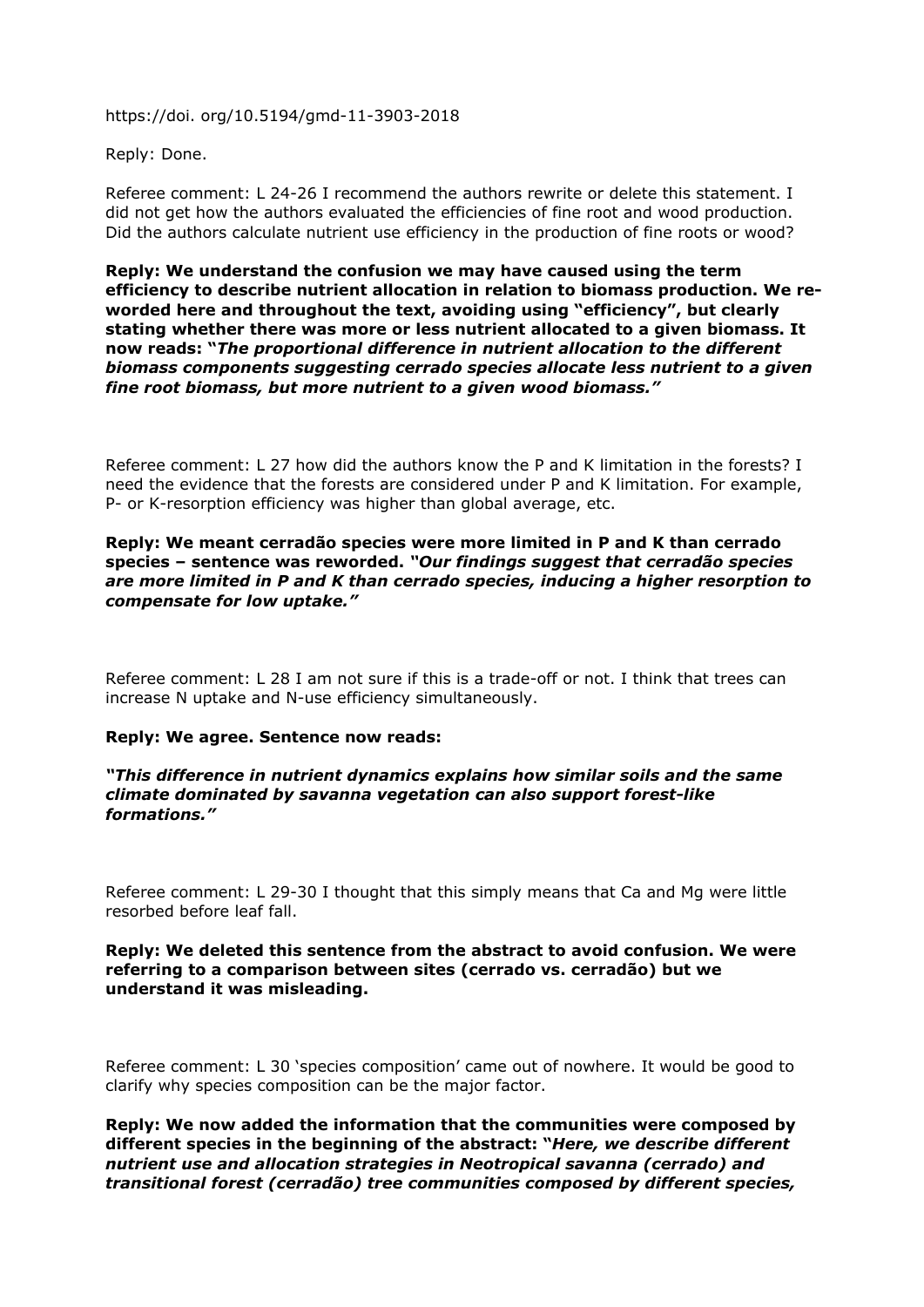# *report leaf nutrient resorption and calculate ecosystem-level nutrient use efficiency***."**

Referee comment: INTRODUCTION: the introduction was well edited.

L 73-76 it would be good to add references to these sentences.

### **Reply: Done – we added Vergutz et al. (2012).**

**Vergutz, L., Manzoni, S., Porporato, A., Novais, R. F., and Jackson, R. B.: Global resorption efficiencies and concentrations of carbon and nutrients in leaves of terrestrial plants, Ecol Monogr, 82, 205-220, https://doi.org/10.1890/11-0416.1, 2012.**

METHOD:

Referee comment: L 143-144 As much as I remember, MLCF in Vergutz et al. 2012 is the ratio of green-leaf mass to senescent leaf mass but not Ca. Please double-check.

# **Reply: Yes, you are correct. We removed this reference and added Vitousek and Sanford (1986)**

# **Vitousek, P. and Sanford R. Nutrient cycling in moist tropical forest. Ann Rev Ecol Syst 17: 137-167. https://doi.org/10.1146/annurev.es.17.110186.001033, 1986.**

Referee comment: L 144-145 I would recommend the authors provide the equation to calculate community weighted manes.

### **Reply: This was deleted from this paragraph and detailed in the statistical analysis subsection.**

Referee comment: L 149-150 Add brief explanations for the NPP measurement. I was wondering if the NPP was estimated by litterfall monitoring and tree census.

**Reply: As requested, this information is now provided: "***Data were collected following GEM protocols (Malhi et al. 2021) and methods are described in detail in Mathews et al. (2014) and Malhi et al. (2015). Briefly, for the canopy NPP component estimation, litter traps sampled biweekly together with monthly canopy leaf area index were used. For wood component estimation, annual census and dendrometers measuring growth rates were converted into woody biomass production. Fine root production was measured with ingrowth cores installed and sampled every three months***."**

Referee comment:L 157-158 As I mentioned in the major concerns, the nutrient uptake efficiency might be a bit misleading.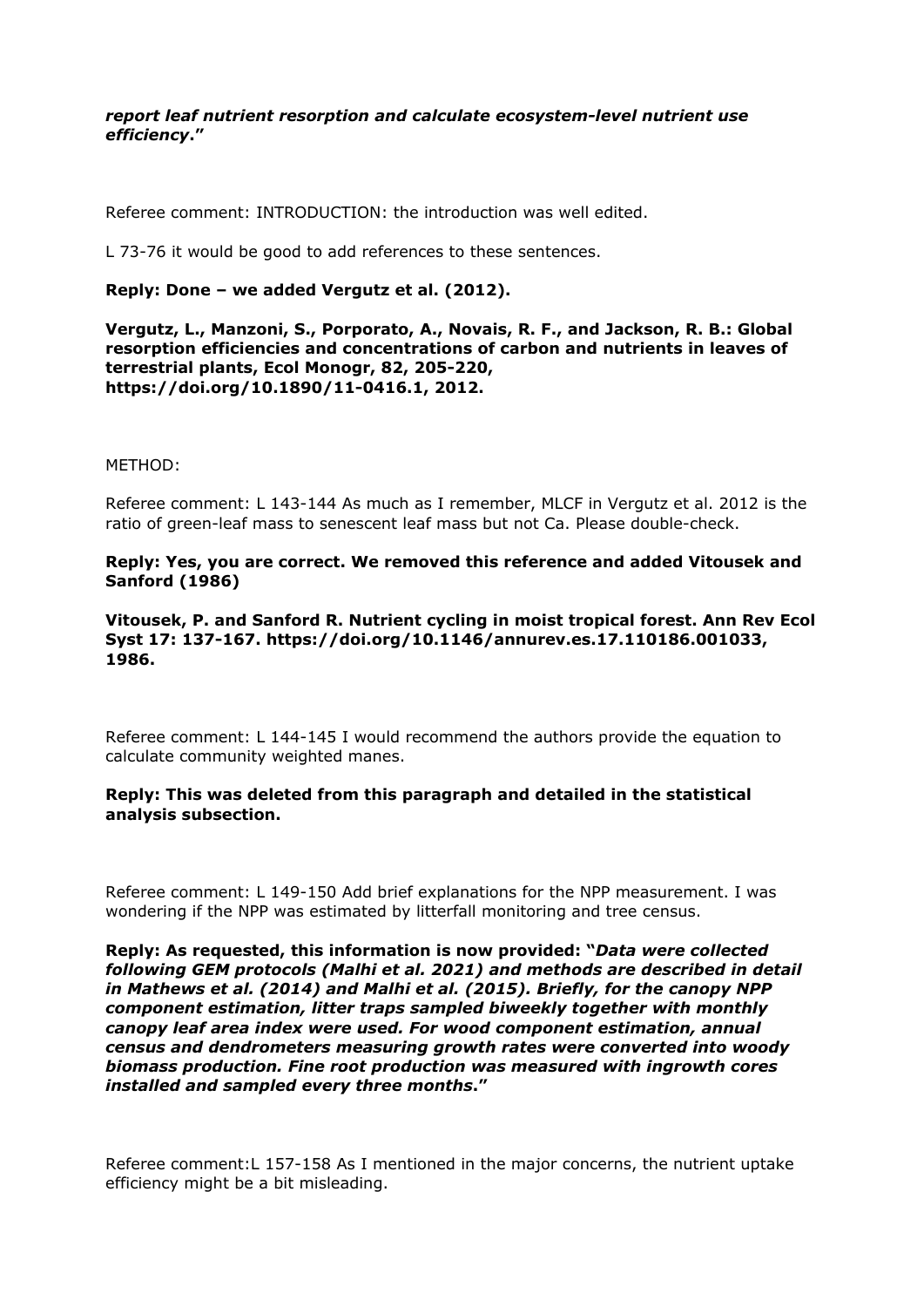# **Reply: We changed to nutrient use efficiency (uptake basis) following your suggestion**

Referee comment: L 162 I think this sentence includes typos

### **Reply: Sentence was changed.**

### RESULTS:

Referee comment: L 240-242 Please make where this statement came clear. Maybe, Tsujii et al. 2020?

Tsujii Y, Aiba S-I, Kitayama K. Phosphorus allocation to and resorption from leaves regulate the residence time of phosphorus in above-ground forest biomass on Mount Kinabalu, Borneo. Funct Ecol. 2020;34: 1702–1712. https://doi.org/10.1111/1365-2435.13574

#### **Reply: Reference was added.**

Referee comment: L 242-245 Which results support this statement?

L 245-246 Aoyagi & Kitayama (2016) is a good reference for this statement but not for the following statement (L 247-248).

L 248 Aoyagi & Kitayama (2016) might not focus on P residence time. Please double check this reference.

### **Reply: Yes, we are sorry about that. We deleted this reference and left only Tsujii et al. 2020 to support the statement. We included Aoyagi & Kitayama (2016) as a reference in the previous statement on the mechanism of allocating P to the canopy to maintain higher photosynthetic rates.**

Referee comment: L 250 P content in wood may be also affected by reproductive status, such as masting. For example,

Ichie, T., & Nakagawa, M. (2013). Dynamics of mineral nutrient storage for mast reproduction in the tropical emergent tree Dryobalanops aromatica. Ecological Research, 28(2), 151–158. Retrieved from https://doi.org/10.1007/s11284-011-0836-1

### **Reply: That is an interesting reference but we decided to not include it since we were not controlling for reproductive status of the vegetation.**

Referee comment: L 284-258 Please carefully check the citations. As much as I remember, Aoyagi & Kitayama (2016) did not estimate P residence time. Tsujii et al. (2020) estimated P residence time in above-ground forest biomass (canopy + wood). Gleason et al. estimated P residence time in canopy, but also estimated P-use efficiency at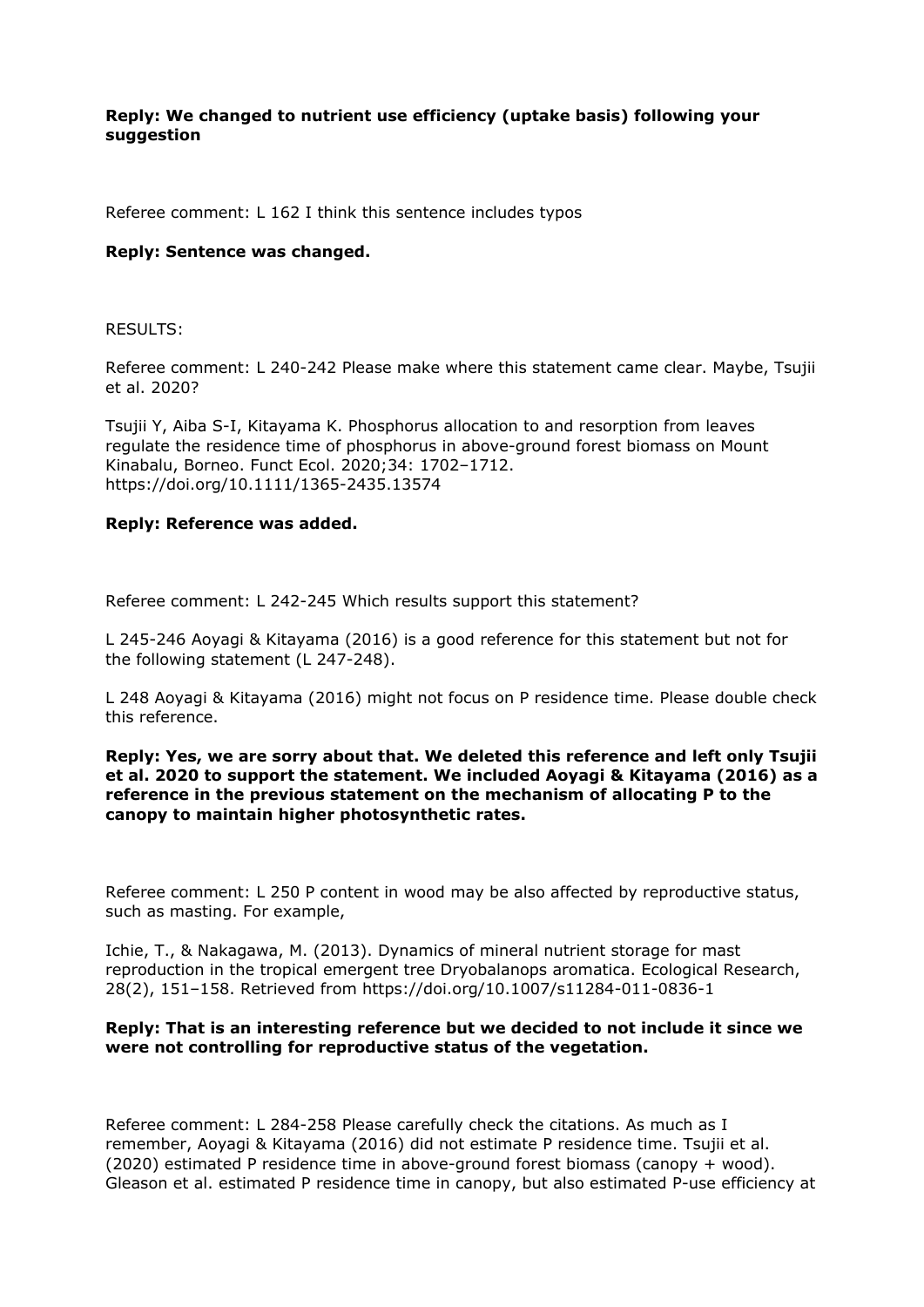the above-ground biomass level (i.e. including canopy and wood). In addition to these papers, Paoli et al. (2005) estimated P residence time in canopy.

Paoli, G. D., Curran, L. M., & Zak, D. R. (2005). Phosphorus efficiency of Bornean rain forest productivity: Evidence against the unimodal efficiency hypothesis. Ecology, 86(6), 1548–1561. Retrieved from https://doi.org/10.1890/04-1126

# **Reply: Thank you for noticing that. Indeed, we wanted to refer to aboveground biomass instead of canopy. We also included the reference suggested.**

Referee comment: L 285-286 The following papers analysed nutrient concentrations and estimated nutrient stocks in wood and/or fine roots for tropical trees.

Hughes, R. F., Kauffman, J. B., & Jaramillo, V. J. (1999). Biomass, Carbon, and Nutrient Dynamics of Secondary Forests in a Humid Tropical Region of Mexico. Ecology, 80(6), 1892. Retrieved from https://doi.org/10.2307/176667

Imai, N., Kitayama, K., & Titin, J. (2010). Distribution of phosphorus in an above-tobelowground profile in a Bornean tropical rain forest. Journal of Tropical Ecology, 26(06), 627–636. Retrieved from https://doi.org/10.1017/S0266467410000350

Johnson, C. M., Vieira, I. C. ., Zarin, D. J., Frizano, J., & Johnson, A. H. (2001). Carbon and nutrient storage in primary and secondary forests in eastern Amazônia. Forest Ecology and Management, 147(2–3), 245–252. Retrieved from https://doi.org/10.1016/S0378-1127(00)00466-7

Kauffman, J. B., Cummings, D. L., Ward, D. E., & Babbitt, R. (1995). Fire in the Brazilian Amazon: 1. Biomass, nutrient pools, and losses in slashed primary forests. Oecologia, 104(4), 397–408. Retrieved from https://doi.org/10.1007/BF00341336

Tsujii Y, Aiba S-I, Kitayama K. Phosphorus allocation to and resorption from leaves regulate the residence time of phosphorus in above-ground forest biomass on Mount Kinabalu, Borneo. Funct Ecol. 2020;34: 1702–1712. https://doi.org/10.1111/1365-2435.13574

### **Reply: Citations were added accordingly.**

### CONCLUSION:

Referee comment: L 303-305 It might be good to say 'the cerrado vegetation allocated more nutrient to root and wood' rather than say 'less efficient in their production'.

### **Reply: We agree with this suggestion and changed accordingly.**

Tables & Figures:

Referee comment: Figure 1 I did not find asterisks.